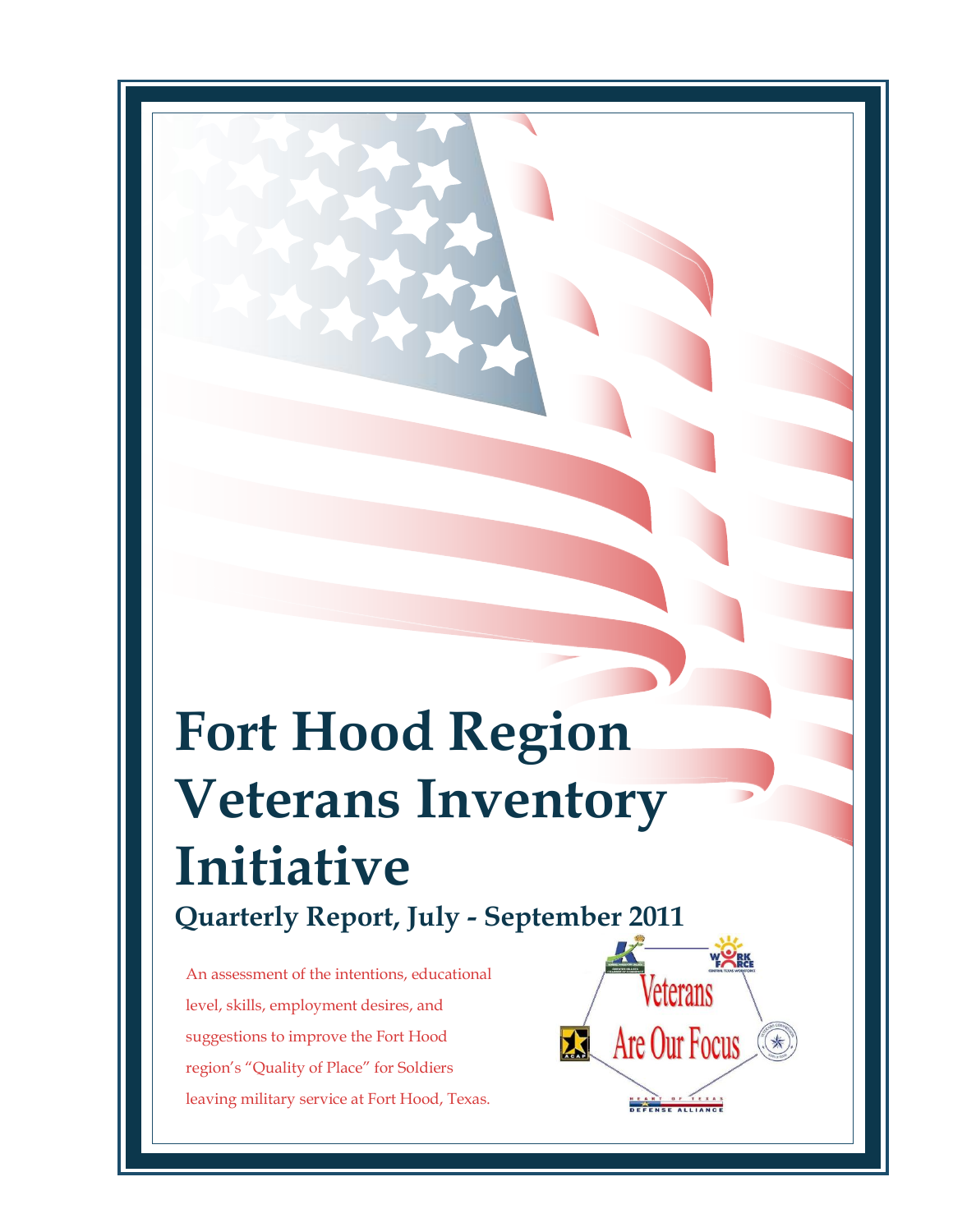

#### **Quarterly Report: 4th Quarter, FY 2011**

(July - September 2011)

**A. BACKGROUND**: Operation Economic Transformation is the Greater Killeen Chamber of Commerce plan to identify, measure, and capitalize on new and emerging economic development opportunities present in the Fort Hood region. One key recommendation was to regularly administer a survey designed to capture insightful information regarding the skills and desired career fields of veterans separating from military service at Fort Hood. In July 2006, the following parties entered into a Memorandum of Understanding (MOU) to routinely inventory the intentions, educational level, skills, employment desires, and suggestions of separating Soldiers in order to improve the Fort Hood regional "Quality of Place":

- Fort Hood Adjutant General/Army Career and Alumni Program (ACAP)
- Workforce Solutions of Central Texas Board
- Workforce Solutions of Central Texas Service Centers
- Greater Killeen Chamber of Commerce
- Heart Of Texas Defense Alliance
- Texas Veterans Commission

Data is collected via a voluntary twelve-question survey administered during either the Transition Assistance Program (TAP) workshop or installation final clearance<sup>1</sup>. The purpose for the collection and analysis of this data is threefold:

1. Develop and retain the region's skilled and motivated military Veteran workforce;

2. Foster innovation and entrepreneurship; retain existing businesses, and attract new business to the region; and

3. Align the efforts of the participating agencies to enhance options for current and future/potential residents.

#### **B. DEMOGRAPHICS**

 $\overline{a}$ 

1. For the 4th Quarter (July - September 2011), 910 Soldiers completing their military service responded to the survey with the demographics graphed below.

#### **DEMOGRAPHIC DISTRIBUTION**



<sup>1</sup> Retiring Soldiers may participate in TAP up to two years prior to their retirement date, while non-retiring Soldiers may participate up to one year in advance. Effective January 2012, all Soldiers separating from the military are required to attend the TAP seminar and will provide the opportunity for more Soldiers to participate in the optional Veterans Inventory Initiative survey.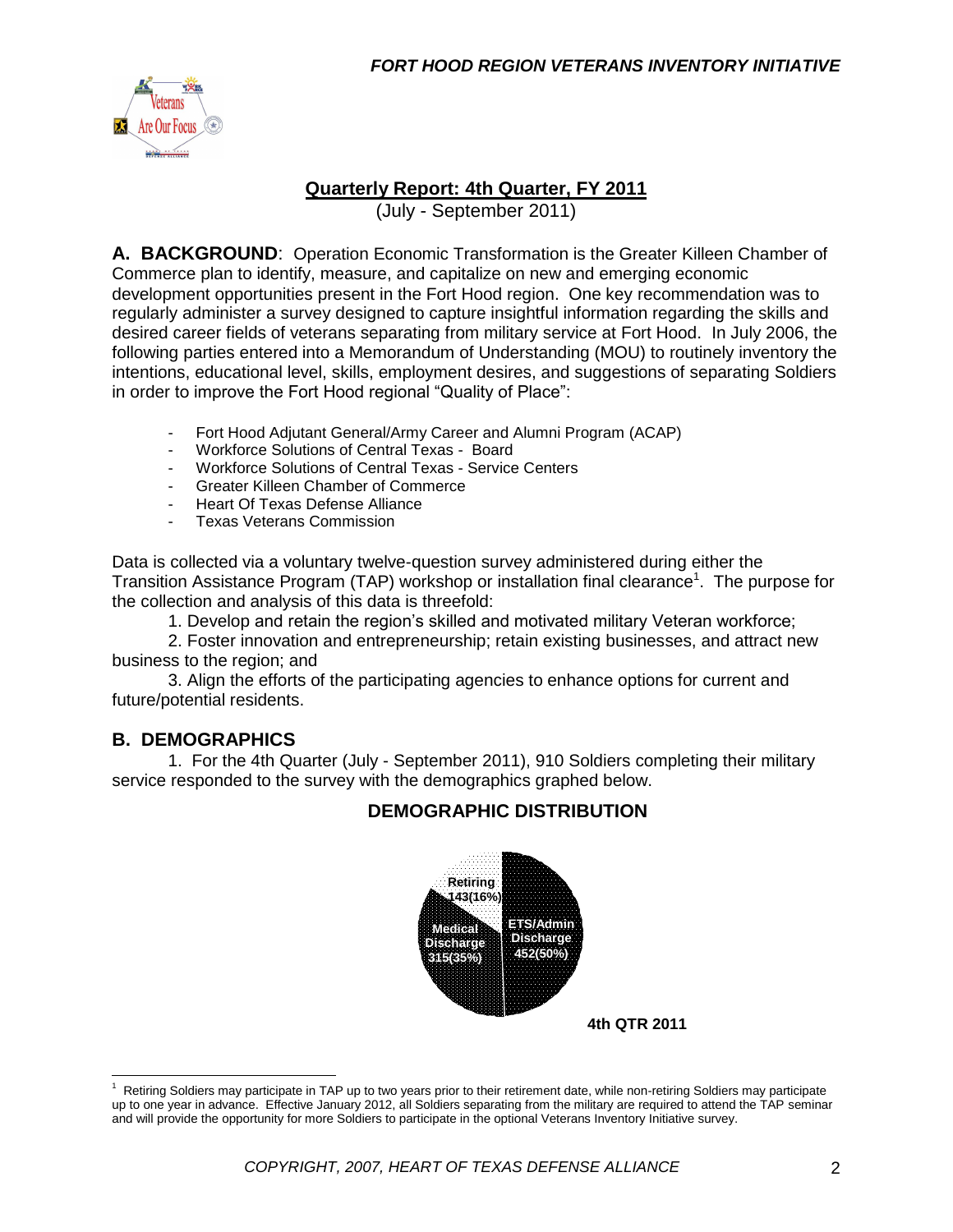

2. The Veteran's Inventory Initiative has collected data from separating Soldiers since FY 2007 representing a total of 18,180 responses. The following graph compares reasons for separation from FY 2007 through 4th Quarter 2011. The data shows that the percent of Soldiers separating due to ETS and retirement has decreased, whereas those separating due to medical separation has increased. The increase in the percent leaving the service for medical reasons may be a result of more efficiencies in the medical evaluation process as Soldiers are leaving the service after being assigned to the WTB.



**C. INTENTIONS ON STAYING IN THE REGION**: The respondents were surveyed regarding their intentions on remaining in the region (within 30 miles of Fort Hood – generally equating to the Killeen-Temple-Fort Hood Metropolitan Statistical Area) when their service ended.

1. 309 respondents (representing 34% of all respondents) indicated they intended to stay in the region. This data represents:

a. 78 retirees (54.5%) of all retirement eligible respondents.

b. 231 (30%) of non-retirement eligible respondents.

In addition, 235 (39%) of the 601 who responded they did not intend to stay in the region, would do so if desirable employment were available.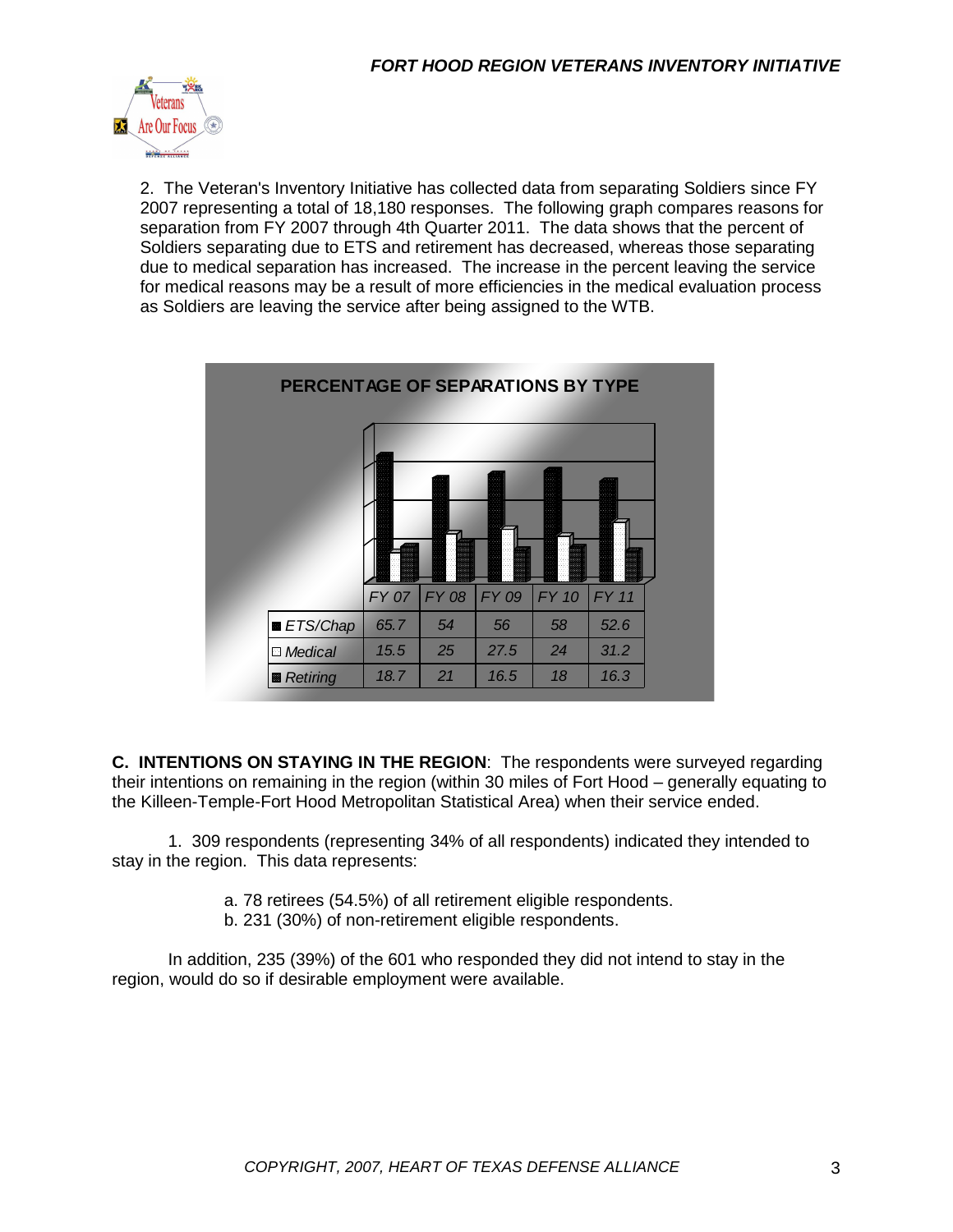



2. When analyzing data of Soldiers' intentions on remaining in the Temple-Killeen-Fort Hood MSA from October 2007 to September 2011, the graph below indicates that the percent of Soldiers intending to remain in the area has consistently averaged between 29 and 41 percent. Data for this quarter decreased slightly from 3rd Qtr 2011, but is still within the historical range.<sup>2</sup> We will continue to monitor this information.



Respondents are able to more clearly indicate the intentions of their plans and desires once leaving the service. For this quarter, in addition to the 34% indicating they intend to remain in the area, another 39% would stay if desirable employment was available. Over the past 18 months, 1964 (36.1%) respondents intended to remain in the Central Texas region and another 1180 (21.7%) respondents said they would stay if their desired employment was available. This data clearly demonstrates that desirable employment readily available within the MSA is a strong driving force in retaining Soldiers in this area following their service in the military.

 2 However, because these surveys are completed up to one year for non-retiring Soldiers and two years for retiring Soldiers before actually leaving the service, "intent" to remain (or leave) may change by the actual separation date.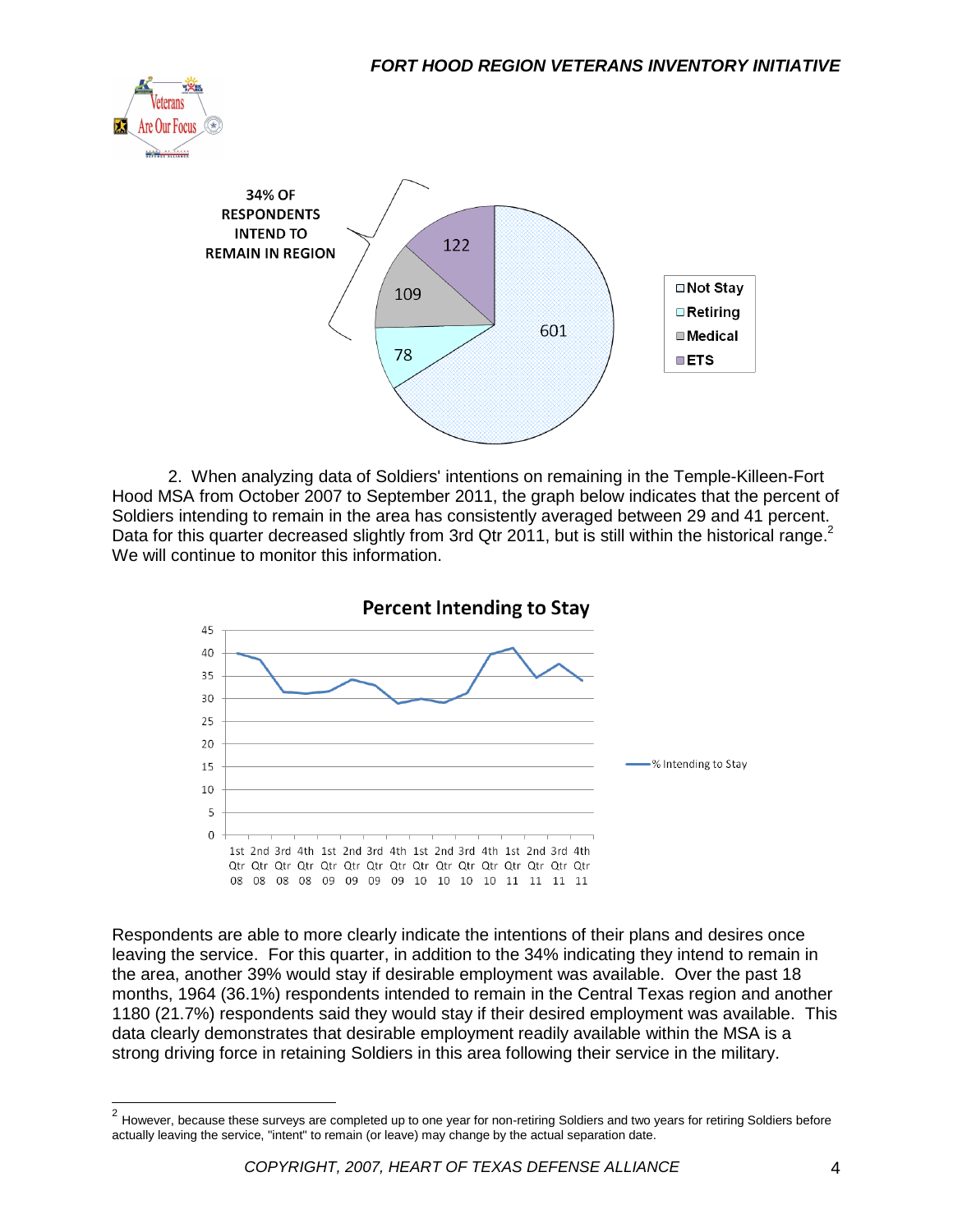



3. Military retirees residing in the MSA: While the Veterans Inventory Initiative only surveys the intent of Soldiers departing the service, it is possible to more accurately track the disposition of the retiring population using data from the Retired Army Personnel System, which provides the actual numbers of retired Soldiers to zip code level. For the eleventh quarter in a row, the rate of growth for retirees in the Killeen-Temple-Fort Hood MSA increased slightly. According to the Retired Army Personnel System data below, Killeen, Harker Heights, Belton, and Nolanville experienced growth rates exceeding the MSA average for the two year period of 2009-2011. An additional factor might be military retirees moving back into the Central Texas/Fort Hood area immediately upon retirement after having lived (been stationed) somewhere else. This is consistent with the latest census data that states the Bell County population increased by 30.4% from the years 2000 - 2010.

|                       | <b>JUNE</b><br>2009 | <b>SEPTEMBER</b><br>2011 | % GROWTH<br>2009 - 2011 |
|-----------------------|---------------------|--------------------------|-------------------------|
| <b>KILLEEN</b>        | 8120                | 8727                     | $+7.5$                  |
| <b>COPPERAS COVE</b>  | 3028                | 3111                     | $+2.7$                  |
| <b>HARKER HEIGHTS</b> | 1843                | 2075                     | $+12.6$                 |
| <b>TEMPLE</b>         | 1150                | 1156                     | $+0.5$                  |
| <b>KEMPNER</b>        | 884                 | 909                      | $+2.8$                  |
| <b>BELTON</b>         | 826                 | 883                      | $+6.9$                  |
| <b>LAMPASAS</b>       | 356                 | 342                      | $-4.1$                  |
| <b>GATESVILLE</b>     | 350                 | 352                      | $+0.6$                  |
| <b>NOLANVILLE</b>     | 266                 | 287                      | $+7.9$                  |
| <b>SALADO</b>         | 206                 | 214                      | $+3.9$                  |
| <b>MSA</b>            | 17029               | 18056                    | $+6.0$                  |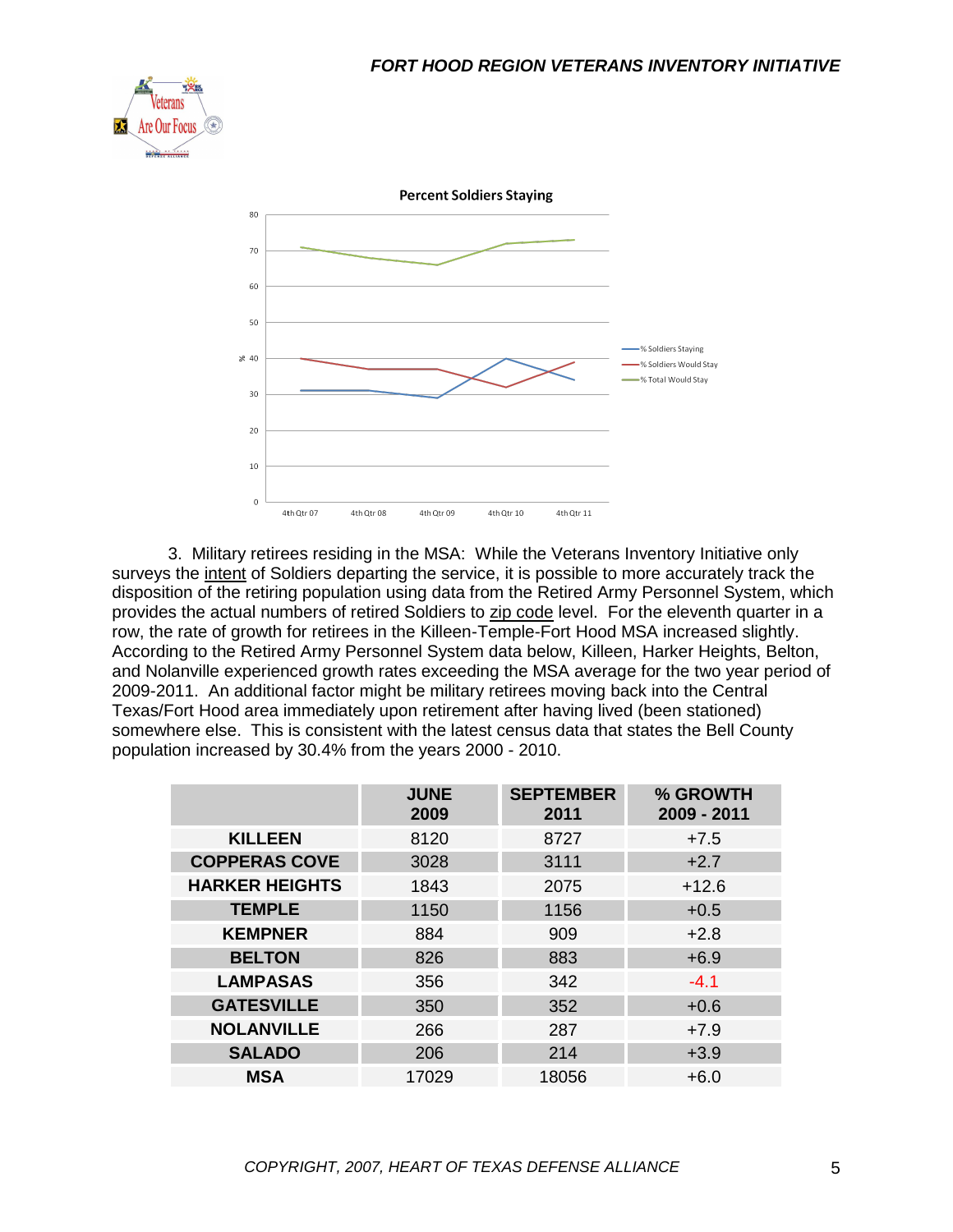

In addition to tracking the retiree military growth rate for the Killeen-Temple-Fort Hood MSA, we are also able to track the military retiree rate of growth for north Texas (174 counties less the Killeen-Temple-Fort Hood MSA). From December 2007 to September 2011, the rate of growth of military retirees in north Texas was 1.1% compared to the rate of growth for military retirees in the Temple-Killeen-Fort Hood area which was 13.5% for the same time period. While the growth rates of military retirees for both areas are increasing at a slower rate than in previous quarters, the rate of military retiree growth in the Killeen-Temple-Fort Hood MSA is higher than the rate of military retiree growth in north Texas.

Additionally, while the national economy was continuing to experience the effects of the slowly recovering economy as a result of the recession this reporting period, the Killeen-Temple-Fort Hood MSA:

a. Killeen ranked fifth overall as one of the best performing cities in the nation by the Milken Institute, Dec 2011.

b. Killeen ranked #1 on the Best Cities for Jobs list in 2011, moving up from #4 in 2010, www.forbes.com, May 2011.

c. Population growth of 15.07% since 2000 in the Killeen-Temple-Fort Hood metropolitan area, Sperling's, www.bestplaces.net, Feb 2011.

d. The Killeen-Temple-Fort Hood metro area's cost of living is 19.4% lower than the U.S. average, Sperling's, www.bestplaces.net, Feb 2011.

e. Kiplinger.com ranked the Killeen-Temple-Fort Hood MSA as the 3rd most affordable in the nation.

In addition to these indicators of economic stability for the Killeen-Temple-Fort Hood MSA, there are many other indicators of growth and stability in the area such as construction of the new Darnall Army Medical Center, construction of the new Seton Medical Center in Harker Heights, three new military medical clinics in Harker Heights, Copperas Cove and Killeen, a 3.9% increase in 2010 over the 2009 enplanements at the Killeen-Fort Hood Regional Airport, as well as the opening and increasing enrollment of the new Texas A&M University-Central Texas.

**D. MILITARY OCCUPATIONAL SPECIALITIES**: Departing Soldiers represented 136 different Military Occupational Specialties. However, 79% (718/910 respondents) can be grouped into six general areas: Logistics/Transportation, Combat Arms, Maintainers/Repairers, Information Technology/Communications, Medical, and Engineers.

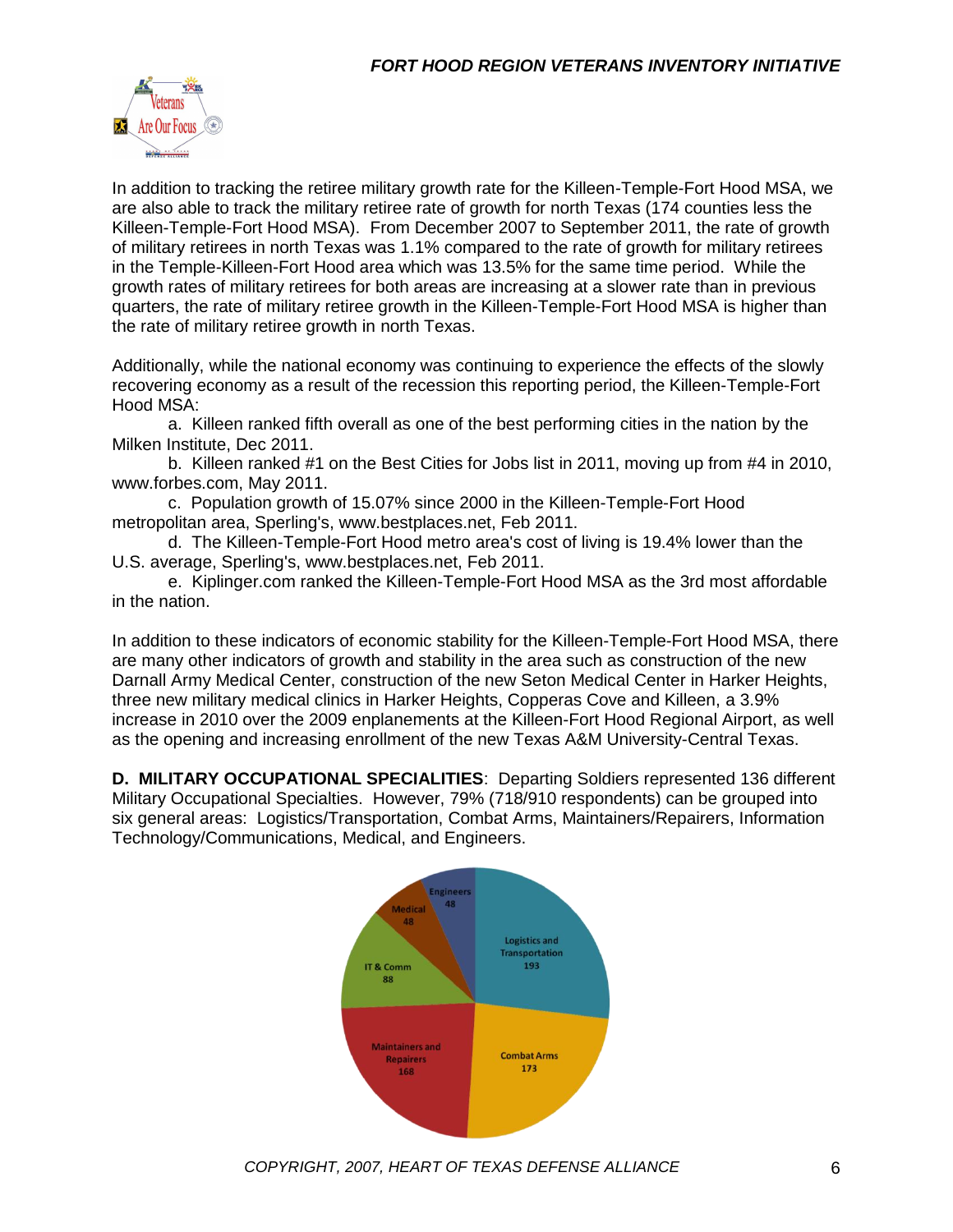

#### **LOGISTICS AND TRANSPORTATION**

Due to the types of units assigned to Fort Hood and the deployment cycles, the largest group of Soldiers separating from Fort Hood is usually Combat Arms. However, for the past two quarters, Logistics and Transportation has the largest group separating from the service at Fort Hood.

Soldiers serving in the logistics and transportation fields comprise 22% of reported fields.

| <b>Automated Logistical</b><br>Specialists (41) | Supervise and perform management or stock record/warehouse<br>functions pertaining to receipt, storage, distribution and issue, and<br>maintain equipment records and parts.                                                             |
|-------------------------------------------------|------------------------------------------------------------------------------------------------------------------------------------------------------------------------------------------------------------------------------------------|
| <b>Motor Transport</b><br><b>Operator (36)</b>  | Supervises and operates wheel vehicles to transport personnel and<br>cargo. Oversees and checks proper loading and unloading of cargo<br>on vehicles and trailers.                                                                       |
| <b>Unit Supply</b><br>Specialists (33)          | Supervise or perform duties involving the request, receipt, storage,<br>issue, accountability, and preservation of individual, organizational,<br>installation, and expendable supplies and equipment.                                   |
| <b>Petroleum Supply</b><br>Specialists (30)     | Supervise the receipt, storage, accountability, and cares for<br>dispensing, issuing and shipping bulk or packaged petroleum, oils,<br>and lubricants.                                                                                   |
| <b>Ammunition Supply</b><br>Specialists (5)     | Assists in receipt, storage, issue, maintenance, modification,<br>destruction, and demilitarization of explosive items. Performs<br>ammunition supply stock control and accounting duties using both<br>automated and manual procedures. |

### **COMBAT ARMS**

Although the number of Combat Arms Soldiers separating from the service is usually the largest group, there are still a large number separating this quarter with these MOS. Most, if not all, will be combat veterans of the Iraq/Afghanistan campaigns, which have a distinctive small-unit focus by their nature. Therefore, in addition to the skills listed below, these Soldiers would likely have extensive leadership and staff planning skills that far surpass those of their civilian peers.

Soldiers in combat arms comprise 19.6% of the reported fields.

| Armor $(58)$                         | Member or leader who employs main battle tanks or cavalry fighting<br>vehicles in combat operations, and performs reconnaissance and<br>security.                                                                                     |
|--------------------------------------|---------------------------------------------------------------------------------------------------------------------------------------------------------------------------------------------------------------------------------------|
| Infantry $(50)$                      | Member or leader who individually employs small arms/heavy anti-<br>armor weapons in support of combat operations                                                                                                                     |
| Field Artillery (38)                 | Operate or supervise high technology cannon artillery weapons,<br>automated tactical data systems, intelligence activities, target<br>processing, radar operations, artillery surveying operations, or<br>meteorological observation. |
| <b>Air Defense Artillery</b><br>(27) | Operate command/control/communications/computer information<br>systems or the lightweight, highly mobile Avenger or medium weight<br>Patriot Air Defense Missile systems.                                                             |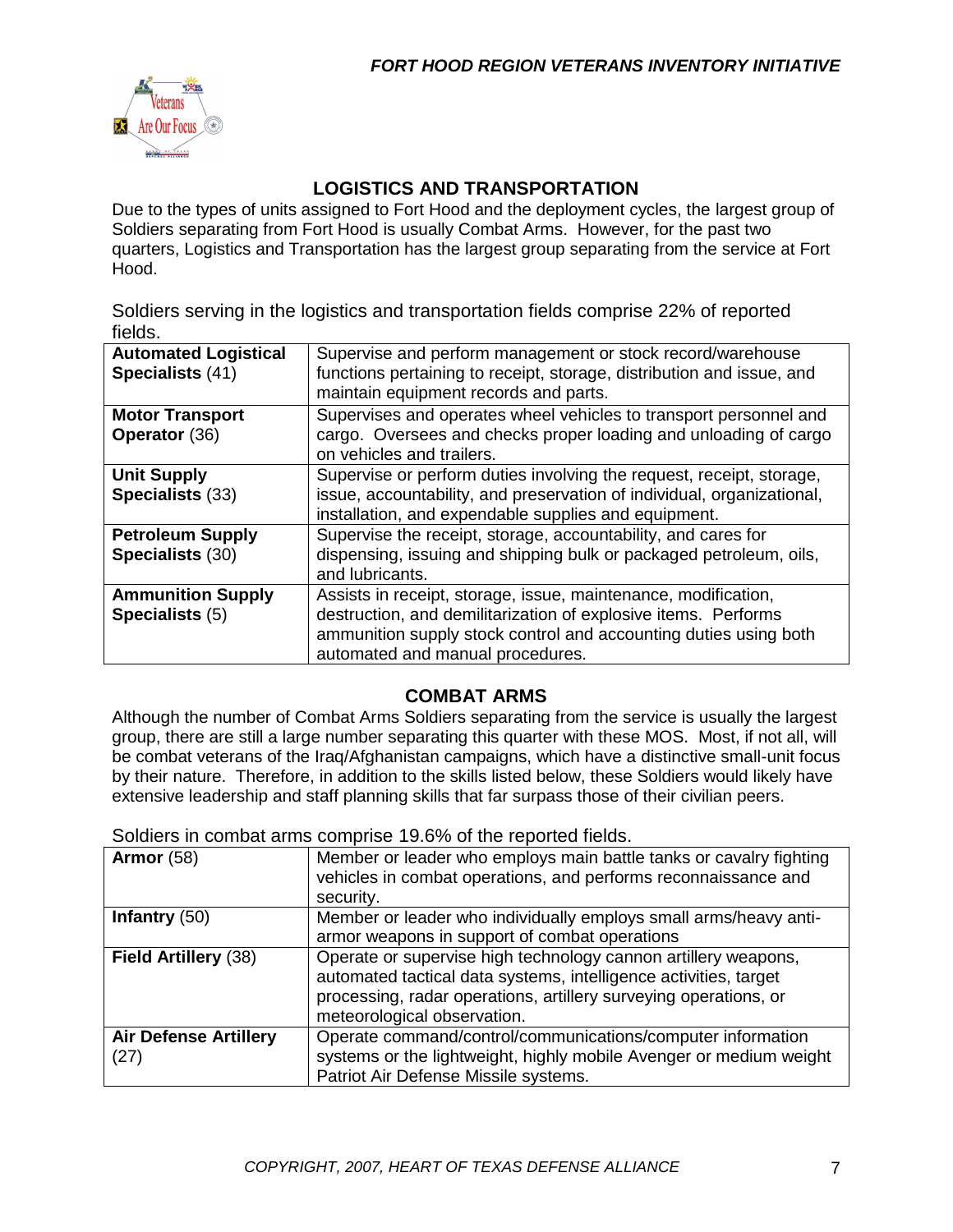

#### **MAINTAINERS/ REPAIRERS**

Soldiers that work in the field of maintenance and repair comprise 19% of the population.

| <b>Wheeled Vehicle</b>                   | Supervise and perform unit, direct support and general support level                                                                                                                                                                                                                                                                                                                                                                  |
|------------------------------------------|---------------------------------------------------------------------------------------------------------------------------------------------------------------------------------------------------------------------------------------------------------------------------------------------------------------------------------------------------------------------------------------------------------------------------------------|
| Mechanics (54)                           | maintenance and recovery operations on light and heavy wheeled                                                                                                                                                                                                                                                                                                                                                                        |
|                                          | vehicles, their associated trailers and material handling equipment.                                                                                                                                                                                                                                                                                                                                                                  |
| <b>Aviation repairers (47)</b>           | 10 different enlisted specialties (less pilots and air traffic controllers)                                                                                                                                                                                                                                                                                                                                                           |
|                                          | ranging from aircraft structural repairers to airframe-specific                                                                                                                                                                                                                                                                                                                                                                       |
|                                          | armament/electrical/avionics system repairers.                                                                                                                                                                                                                                                                                                                                                                                        |
| Special purpose (38)                     | 15 different low-density fields that require a degree of technical skills<br>that would support the repair and maintenance of Army vehicles and<br>equipment. These skills include metal workers (welders),<br>machinists, small arms and fire control repair, power generation,<br>computer/detection systems, radar, avionic communication<br>equipment, and special purpose equipment (such as HVAC and<br>refrigeration systems). |
| <b>Tracked Vehicle</b><br>Mechanics (21) | Perform or supervise unit maintenance, diagnose, and troubleshoot<br>malfunctions on gas turbine and diesel power plants; the suspension,                                                                                                                                                                                                                                                                                             |
|                                          | steering, hydraulics, auxiliary power units, and the armament/fire<br>control systems on tracked vehicles including the M1 Abrams main<br>battle tank and Bradley Fighting Vehicle.                                                                                                                                                                                                                                                   |

#### **INFORMATION TECHNOLOGY AND COMMUNICATIONS**

The information technology and communications field makes up 10 %of the fields reported.

| ,,,,,,,,,                    |                                                                       |
|------------------------------|-----------------------------------------------------------------------|
| <b>Information</b>           | Supervise, install, operate and perform unit level maintenance on     |
| <b>Technology Specialist</b> | multi-functional/multi-user information processing systems,           |
| (26)                         | peripheral equipment, and associated devices. Perform analyst and     |
|                              | information assurance functions and conducts data system studies.     |
|                              | Perform Information Services Support Office (ISSO) duties of          |
|                              | printing, publications, records management and Communication          |
|                              | Security (COMSEC) custodian functions and certification authority     |
|                              | duties in support of the Defense Message System (DMS).                |
| <b>Signal Support</b>        | Supervise, install, employ, maintain, troubleshoot and assist users   |
| <b>Systems Specialist</b>    | with battlefield signal support systems, terminal devices, satellite  |
| (20)                         | communications equipment and automated telecommunications             |
|                              | computer systems, to include local area networks, wide area           |
|                              | networks and routers. Integrate signal systems and networks;          |
|                              | performs unit level maintenance on authorized signal equipment and    |
|                              | associated electronic devices; train and provide technical assistance |
|                              | to users of signal equipment.                                         |
| <b>Multichannel</b>          | Supervise, install, operate and perform unit level maintenance on     |
| <b>Transmission System</b>   | multi-channel line-of-site and tropospheric scatter communications    |
| <b>Operator-Maintainer</b>   | systems, communications security (COMSEC) devices, and                |
| (20)                         | associated equipment.                                                 |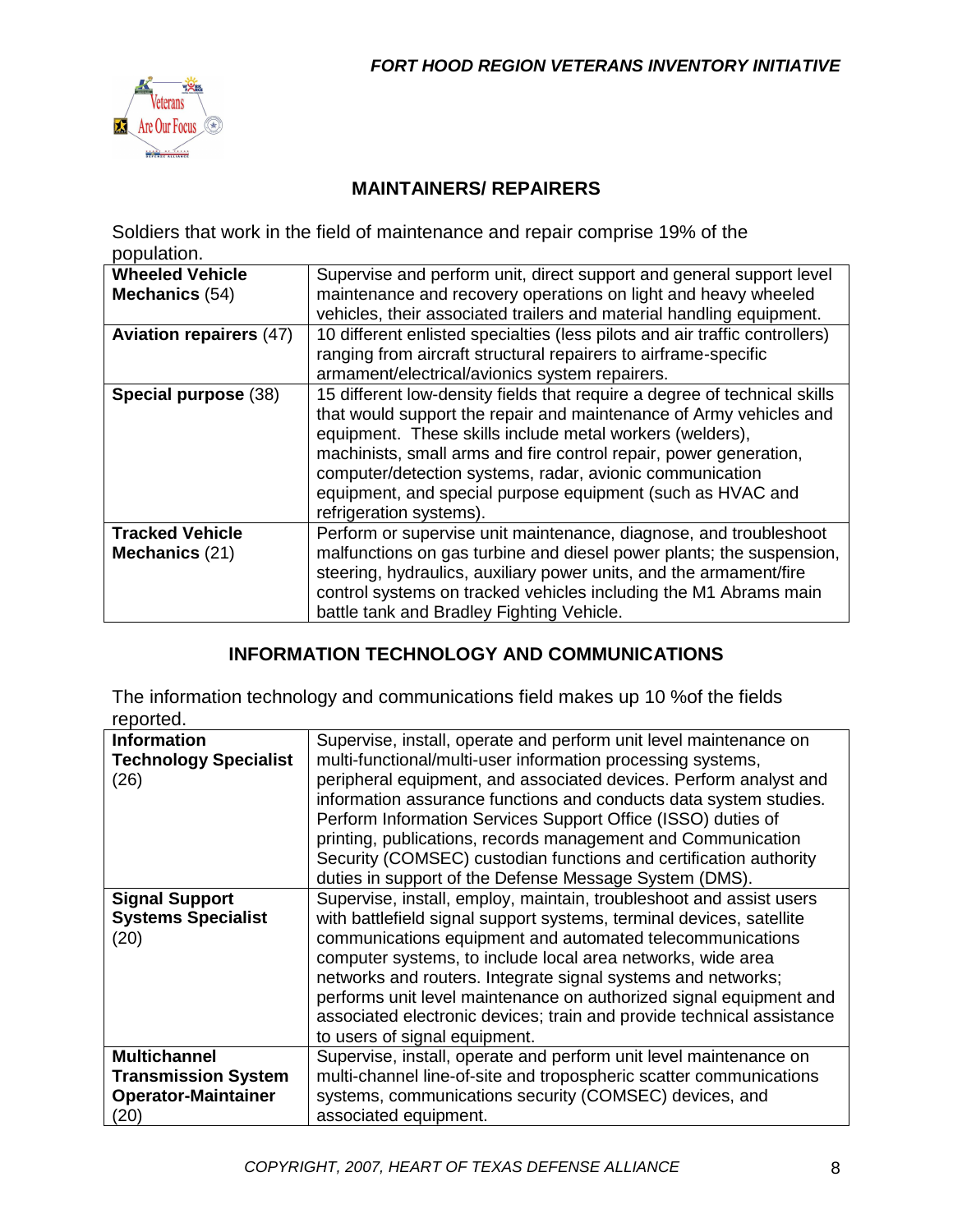

 $\overline{a}$ 

| <b>Satellite</b>         | Satellite Communication Systems Operator-Maintainers are           |  |  |
|--------------------------|--------------------------------------------------------------------|--|--|
| <b>Communication</b>     | responsible for making sure that the lines of communication are    |  |  |
| <b>Systems-Operator</b>  | always up and running. They install, operate, maintain and repair  |  |  |
| Maintainer (3)           | strategic and tactical multichannel satellite communications.      |  |  |
| <b>Cable Systems</b>     | Cable Systems Installer-Maintainers are primarily responsible for  |  |  |
| Installer-Maintainer (2) | installing, operating and performing maintenance on cable and wire |  |  |
|                          | communications systems, communication security devices and         |  |  |
|                          | associated equipment.                                              |  |  |

#### **MEDICAL**

Personnel in the medical field make up 5.4% of the reported fields.

| <b>Health Care Specialist</b> | Provide emergency medical treatment, limited primary care, force       |  |  |
|-------------------------------|------------------------------------------------------------------------|--|--|
| (30)                          | health protection, evacuation in a variety of operational and clinical |  |  |
|                               | settings from point of injury or illness through the continuum of      |  |  |
|                               | military health care under the supervision of a physician, nurse or    |  |  |
|                               | physician's assistant. As a field combat medic, provides emergency     |  |  |
|                               | medical care/treatment at point of wounding on the battlefield or to   |  |  |
|                               | battle and non-battle casualties during wartime.                       |  |  |
| <b>Other (17)</b>             | 4 Medical Log Spec, 2 Mental Health Spec, 2 Medical Lab                |  |  |
|                               | Specialists, 2 Radiology Spec, 2 Operating Room Specialists, 1         |  |  |
|                               | Biomedical Equip Spec, 1 Physical Therapist, 1 Pharmacy Spec, 1        |  |  |
|                               | Preventive Med Spec, 1 Nutrition Care Spec                             |  |  |

#### **ENGINEERS**

The engineer field makes up 5.4% of the fields reported.

| <b>Combat Engineer (36)</b> | Engaged in providing mobility, counter-mobility and survivability<br>support to combat forces. Operates, directs and assists in the<br>operation of various light and heavy engineer wheeled and tracked<br>vehicles. Directs construction of shelters and assembly of military<br>fixed bridges. |  |
|-----------------------------|---------------------------------------------------------------------------------------------------------------------------------------------------------------------------------------------------------------------------------------------------------------------------------------------------|--|
| Other $(12)$                | 5 Construction Engineers, 3 Firefighters, and 1 Plumber                                                                                                                                                                                                                                           |  |

**E. DESIRED POST- MILITARY SERVICE EMPLOYMENT:** Respondents are asked to indicate the type (or types) of post-military employment they desire. In order to standardize input for ease of analysis, the survey provides 14 broad categories conforming to industry categories found in the North American Industrial Classification System (NAICS), but respondents may write in and/or amplify any area not listed. For this 4th Quarter report, the top five desired categories of post-military service employment were<sup>3</sup>:

 $^3$  Employers desiring to hire Fort Hood veterans may post their employment website URL link on the ACAP website (www.acap.army.mil). Employers may also coordinate with the Fort Hood Transition Services Manager (Linda Christ at (254)288-6735) to arrange to recruit potential Veteran employees in person Tuesday through Thursday, and briefly address the TAP workshop (industry they represent, skills they are seeking, availability to discuss job opportunities.) Employers may place a job posting via "Work in Texas" (www.workintexas.com) - a statewide, internet-based job matching system through the Central Texas Workforce Center (254)200-2020. The Texas Veterans Services staff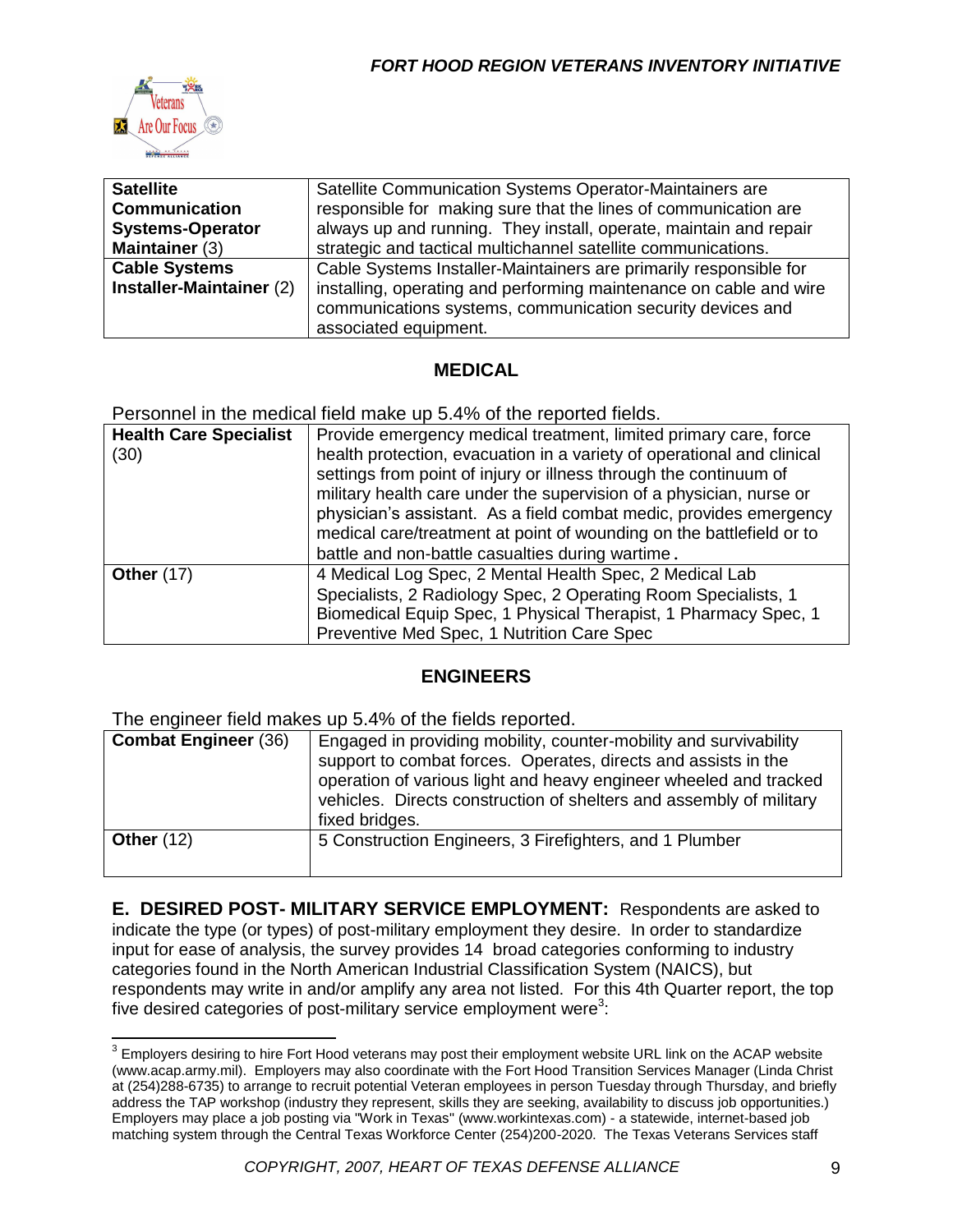

#### **SOLDIER SPOUSE**

| 1. Law Enforcement/Security: | 135 | 1. Medical/Health Field:          | 104 |
|------------------------------|-----|-----------------------------------|-----|
| 2. Medical/Health Field:     | 82  | 2. Administrative/Office:         | 96  |
| 3. Management/Business:      | 76  | 3. Education/Teaching:            | 52  |
| 4. Transportation/Warehouse: | 76  | 4. Management/Business:           | 34  |
| 5. Equipment Maint./Repair:  | 66  | 5. Food Service/Culinary Arts: 31 |     |

|  | 1. Medical/Health Field: | 10ء |
|--|--------------------------|-----|
|  |                          |     |

- 2. Administrative/Office: 96
- 3. Education/Teaching: 52
- 4. Management/Business: 34
- 5. Food Service/Culinary Arts: 31

The anomalies in Military Occupational Specialty data may have been carried over to the types of post-service employment desired. Although the number of Soldiers with Combat Arms as an MOS was not the largest group of Soldiers leaving the military this quarter, the number was high enough that Law Enforcement still remained one of the top three desired careers after military service and has been since Oct 2007. A wide range of possibilities available in the Law Enforcement area is apparently appealing. Once again, a career in the Management/Business field is listed as one of the top three desired careers after military service and has been since October 2007. For the past twenty-one months, a career in the Medical/Health Field was one of the top three desired second careers and has been since January 2010.

The Medical/Health Field, once again, topped the list for desired spouse employment when it dropped out of the top choices last quarter after having been in the top five since July 2008. Since October 2007, the top desired careers have always included Administrative/Office, Education/Teaching, and Management/Business.

The top categories of desired post-service employment for those intending to retire from military service are:

| 1. Law Enforcement/Security: | 21 responses |
|------------------------------|--------------|
| 2. Transportation/Warehouse: | 18 responses |

- 3. Management/Business: 17 responses
- 
- 4. Education/Teaching: 14 responses
- 5. Computers/Software: 13 responses
- 

Law Enforcement/Security was listed as the top desired area of employment after leaving the service upon retirement. Management/Business remained one of the top desired areas as well, while Computers/Software was listed once again after its first listing in June 2010.

According to a new study by Payscale.com, management consultation and information technology program managers top the list for best jobs for veterans. The following is a list of the 16 most common and well-paid occupations that veterans have entered since transitioning from the military service.

- **Nanagement consultant**
- **Program manager, information technology**
- **Systems analyst**
- **FBI** agent

work closely with the Central Texas Workforce Business Services including job development, direct referrals, and military skills-civilian occupations matching. Contact Jerry Butts (Killeen: (254)200-2026) or Waverly Hargrove (Temple: (254)773-1607, ext 4032) for more information.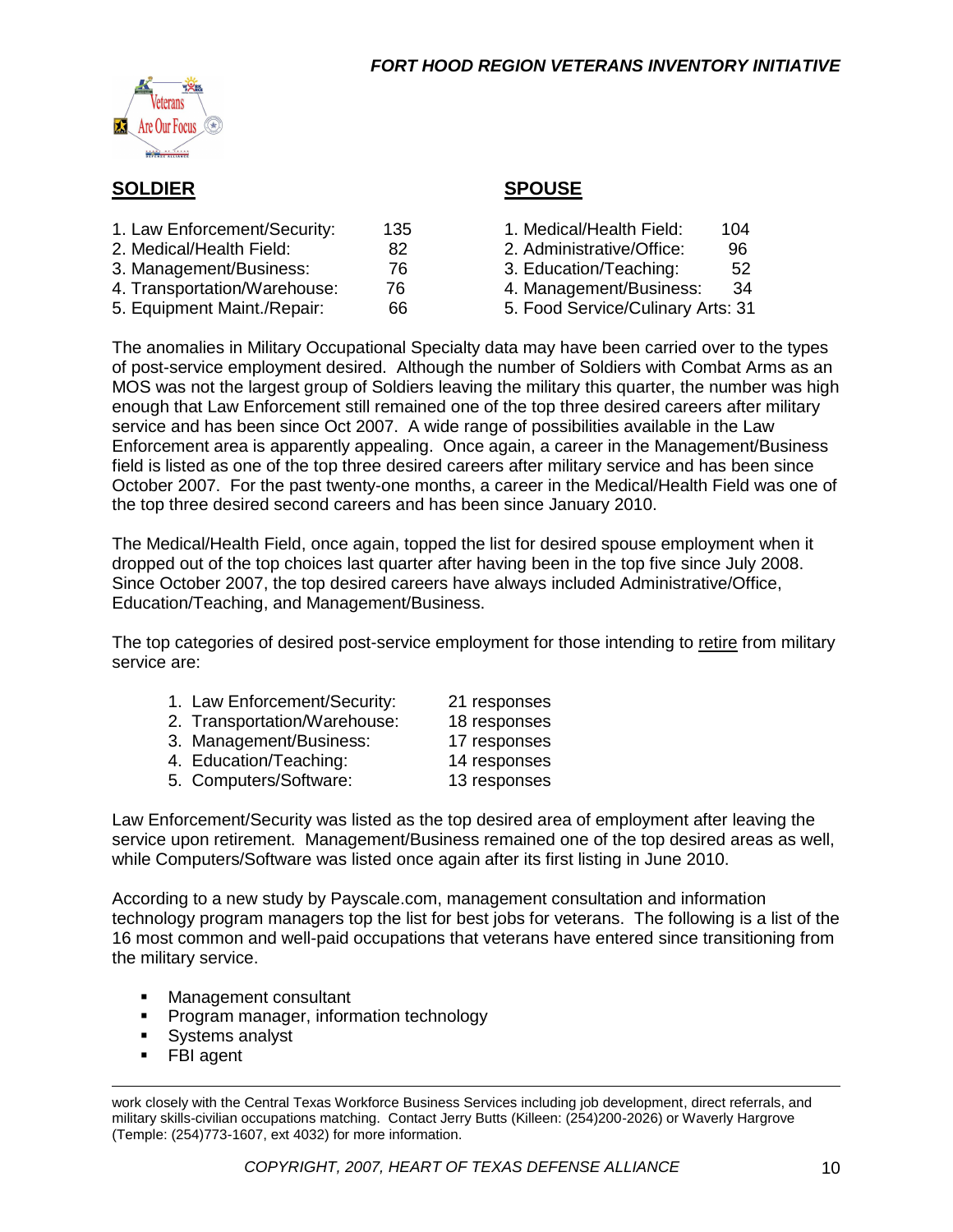

- Field service engineer, medical equipment
- Systems engineer
- **Information technology consultant**
- **Intelligence analyst**
- **Helicopter pilot**
- **Network engineer**
- **Project manager, construction**
- **Technical writer**
- **Business development manager**
- **Network administrator, information technology**
- **Heating, ventilation, and air conditioning service technician**
- **Fireman**

The Veteran's Inventory survey allows respondents to choose an area of interest for postmilitary service employment. The following chart shows the types of post-service employment desired by separating Fort Hood Soldiers compared with the Payscale.com list that many veterans nationwide have entered following their military service.

| Veteran's Inventory Responses                | Payscale.com                                                                                                                     |
|----------------------------------------------|----------------------------------------------------------------------------------------------------------------------------------|
| Management/Business<br>Administrative/Office | Management Consultant<br><b>Business Development Mgr</b>                                                                         |
| Law Enforcement/Security                     | FBI Agent<br>Intelligence Analyst<br>Fireman                                                                                     |
| Medical/Health Field<br>Hospital Industry    | Field Service Eng, Med. Equip<br><b>Technical Writer</b>                                                                         |
| Computers/Software                           | Program Mgr/IT<br>Systems Analyst<br>IT Consultant<br>Network Adm/IT<br>Network Engineer<br>Systems Engineer<br>Technical Writer |

Orion International, an employment placement service for former military personnel, finds that officers and senior-enlisted personnel typically find success in high-level management positions and many major corporations offer "fast-track" leadership development for veterans. Officers and Non-Commissioned Officers eligible to retire have spent many years leading increasingly larger and more complex organizations, are graduates of an Army Professional Education system that focuses on developing their leadership skills, and have demonstrated success as a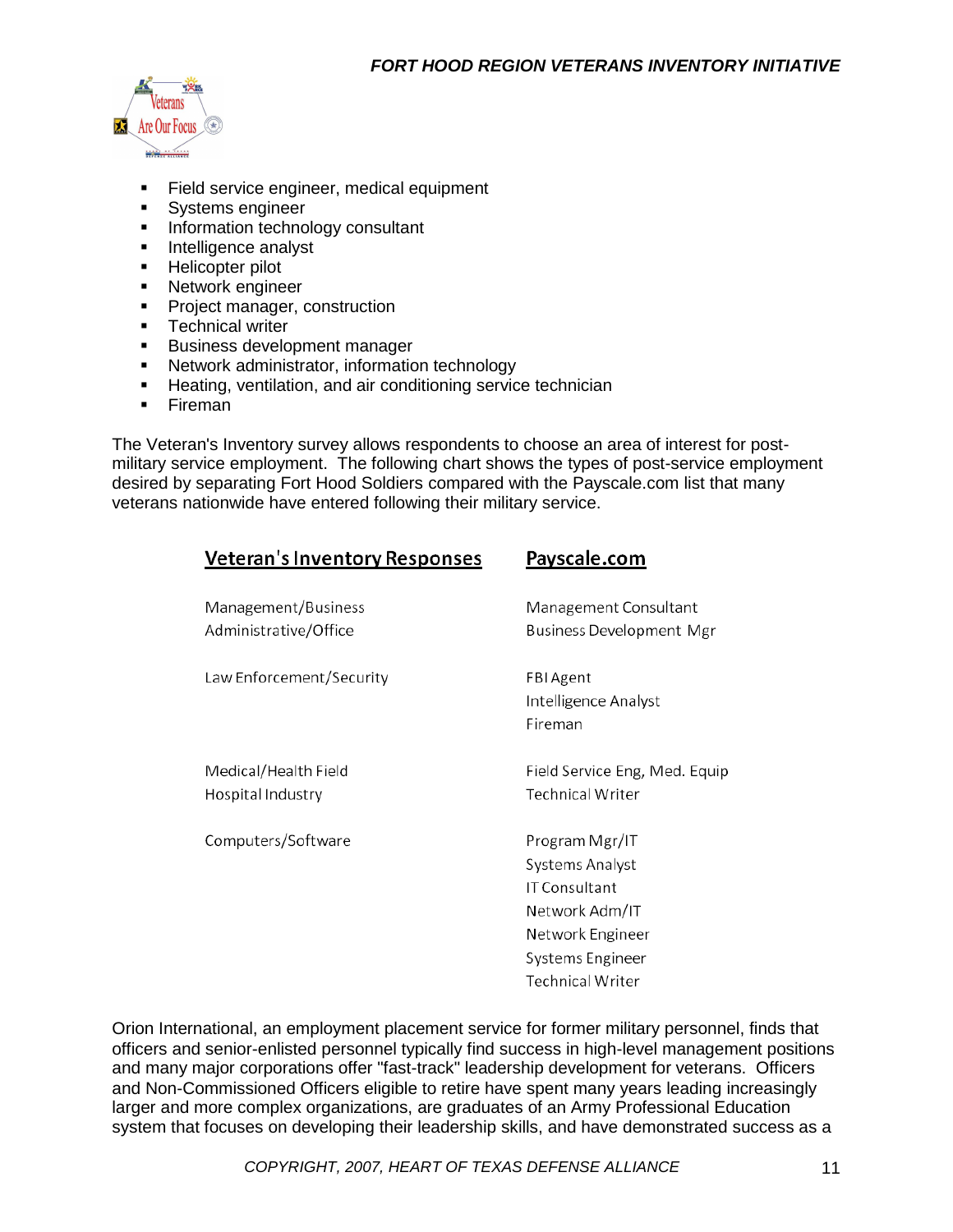

result of their longevity of service. Orion's goal is to help place those with strong leadership skills back into the private sector work force who have mastered the skills of management during military service and many companies are looking to veterans to fulfill that need. Employers are looking to former military personnel due to their leadership experience, transferrable skills, and proven accountability. These veterans are known for being highly energetic and motivated and also known for being career-oriented, goal-oriented, and are very familiar with being in a position where accountability is high. Along with the leadership experience that veterans have obtained while in the military, many have also most likely furthered their education to obtain a degree in some area of business that makes them marketable and a desirable employee along with their MOS experience. Since October 2007, Education/Teaching has always been one of the top five desired employment choices after retirement except for the months of October - December 2009.

The *Operation Economic Transformation* Report identified four "target industries" or clusters that present the Greater Fort Hood Region with immediate opportunities for economic growth:

Information Technology Transportation and Logistics Healthcare Services Business Services

Clusters are geographic concentrations of interconnected firms and institutions utilizing related applications and serving similar markets. When fully developed, clusters can act as the principal drivers of economic growth and innovation in a region. The report recommended pursuing the development of these four clusters through a coordinated strategy of business retention, recruitment and entrepreneurship.

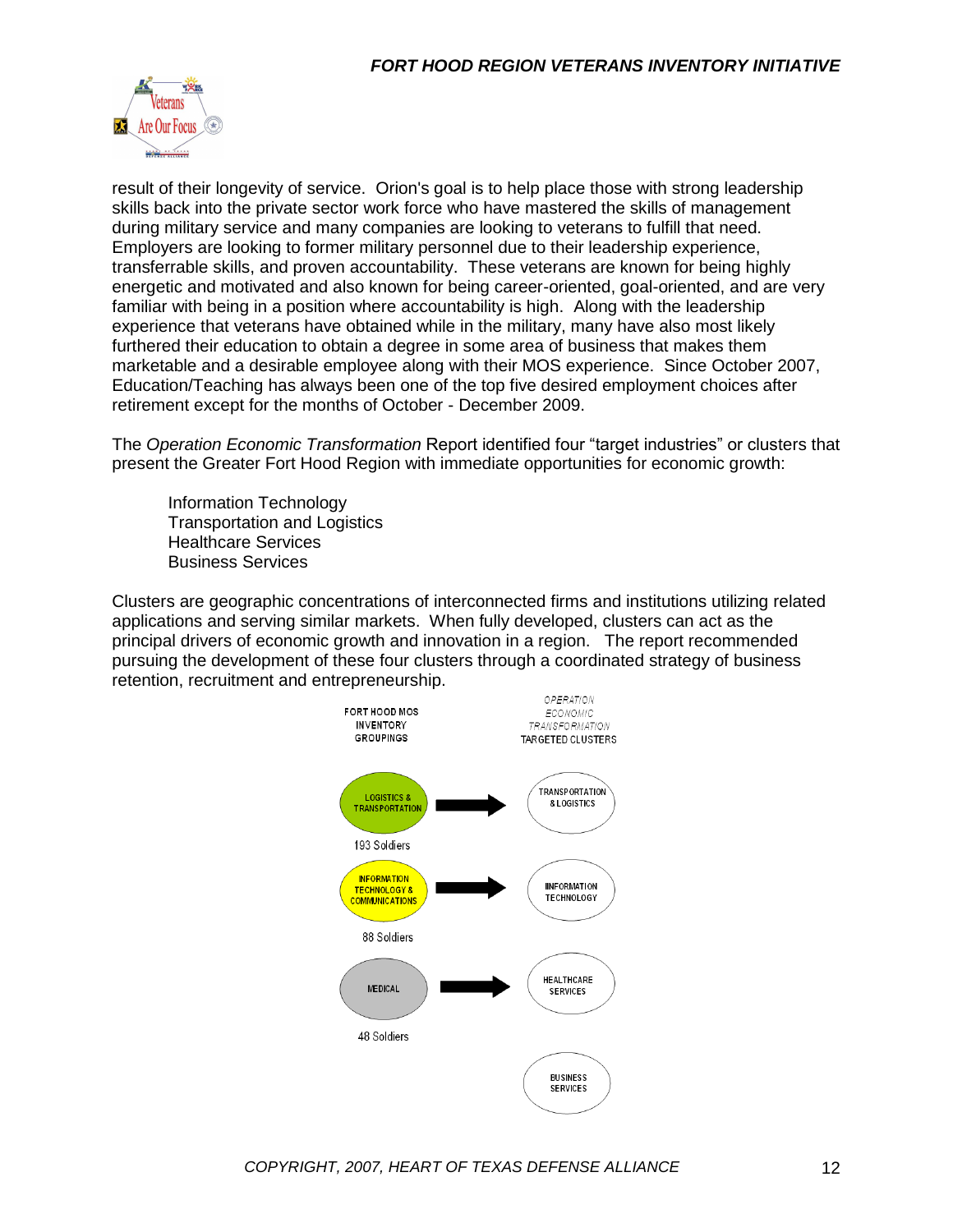

When separating the respondents into major MOS categories, the data directly correlates to these target clusters in the Operation Economic Transformation Report as shown in the chart above. In addition, because Officers and Non-Commissioned Officers eligible to retire have spent many years of their military career in leadership positions and are graduates of an Army Professional Education system, they have acquired many skills in Management and Administrative roles. This training and experience, regardless of their MOS, would directly correspond with the Business Services cluster.

**F. EDUCATION LEVEL OF THOSE REMAINING IN THE REGION:** Respondents provide their highest level of educational attainment. For this quarter, 70% percent of the respondents who intend to remain in the region have some level of post-secondary education:

- 1. Some College 45%
- 2. Associates Degree 16%
- 3. Baccalaureate Degree 8%
- 4. Masters Degree 1%



The data from 18,180 Soldiers separating over the last 20 quarters indicates that for those Soldiers who intend to remain in the Killeen-Temple-Fort Hood MSA (both retirement eligible and non-retirement eligible) educational attainment has increased steadily from 2007 to present. However, when separating the data between those who intend to stay and those who do not intend to stay, the level of educational attainment is analyzed in detail in the following two graphs. Anecdotally, businesses indicate they want to hire veterans. Educational attainment is a key variable in that process given the current national unemployment rate. When taking into account that Central Texas offers a low cost of living, has several post secondary institutions within the Killeen-Temple-Fort Hood MSA where Soldiers are able to complete their degrees, and the fact that a large percent of Soldiers separating from the service desire to remain in the area, the Killeen-Temple-Fort Hood MSA is becoming a very desirable area for potential business partners to relocate to the area. The recent and successful move by CGI Inc. to the Belton area demonstrates a perfect example of the benefits for other future businesses to move to the area. This opportunity may also motivate many other Soldiers who have started their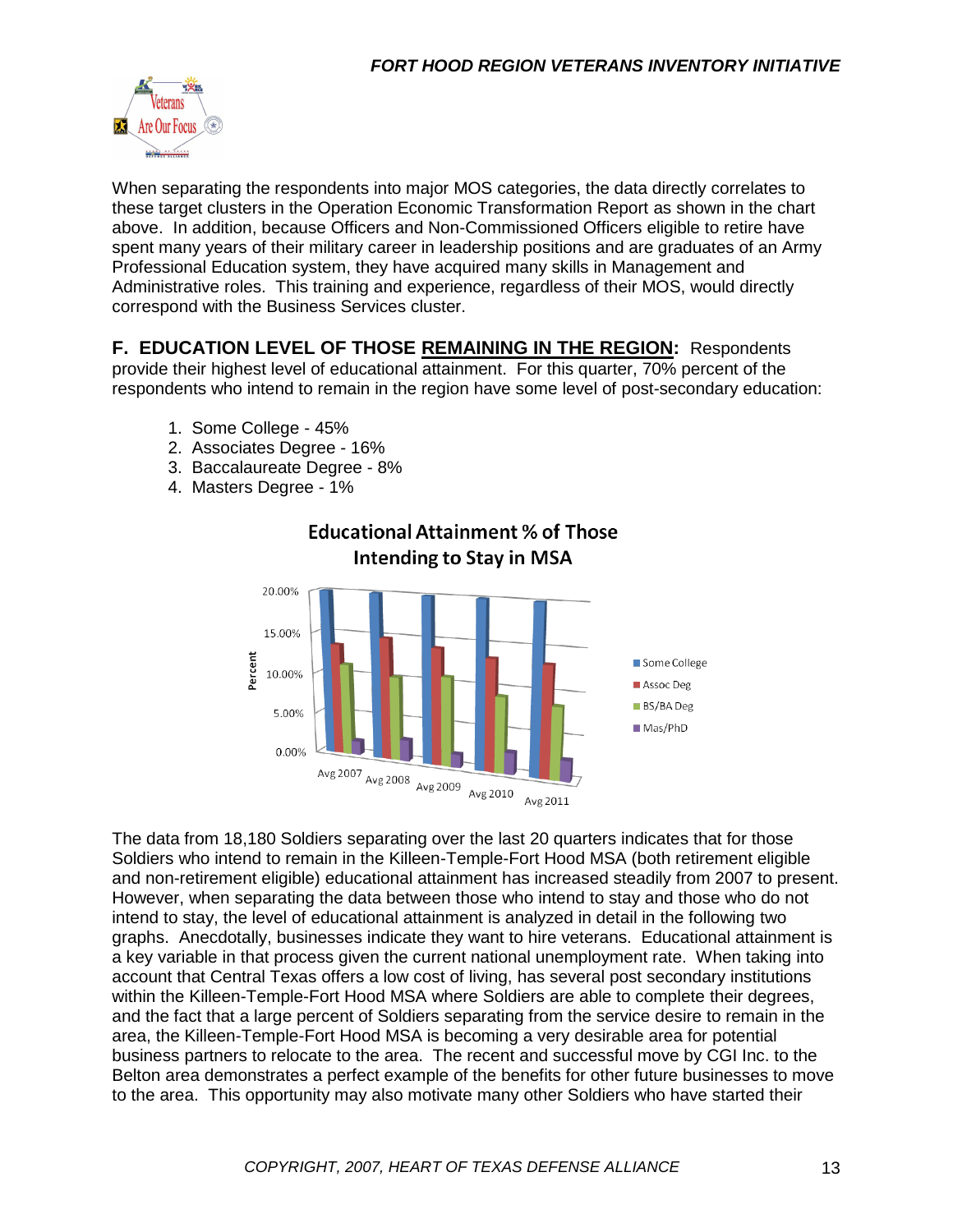

degree as indicated in the above graph to complete their education through the use of their Post 9/11 GI Bill benefits with the potential of a job in the area after leaving the service.



The survey asks respondents if they do not intend to remain in the MSA upon leaving the service, would a job available in the area change their response. Typically, another 18% - 26% would remain in the area if a job was available. When looking at both charts on educational attainment, the Killeen-Temple-Fort Hood MSA has a large pool of educated veteran job applicants to choose from and it is clear that many would respond favorably to remaining in the area if the right job was available to choose from at the end of their service in the military. It is understandable that jobs readily available within the area would retain many more Soldiers within the MSA upon leaving the service, however the Census Bureau just confirmed that 2.4 million businesses are owned by military veterans. Veterans have many years of military experience preparing them for the rigors of running a small business. Their discipline, drive, and motivation are characteristics that make them desirable employees. The combination of self-driven veterans and an inexpensive cost of living makes the Killeen-Temple-Fort Hood MSA a desirable place to retire.

#### **G. DESIRED "QUALITY OF PLACE" IMPROVEMENTS:**

1. In the past, the Veteran's Inventory Initiative reports have tracked the respondents' desired improvements (their perception of the Central Texas Quality of Place) if remaining in the Killeen-Temple-Fort Hood MSA after separation from the military service. Respondents were also given the opportunity to provide additional comments regarding their response to "quality of place." The survey was revised in July 2009 to gain more clarity on the quality of place factors that separating Soldiers specifically indicated needed improvement.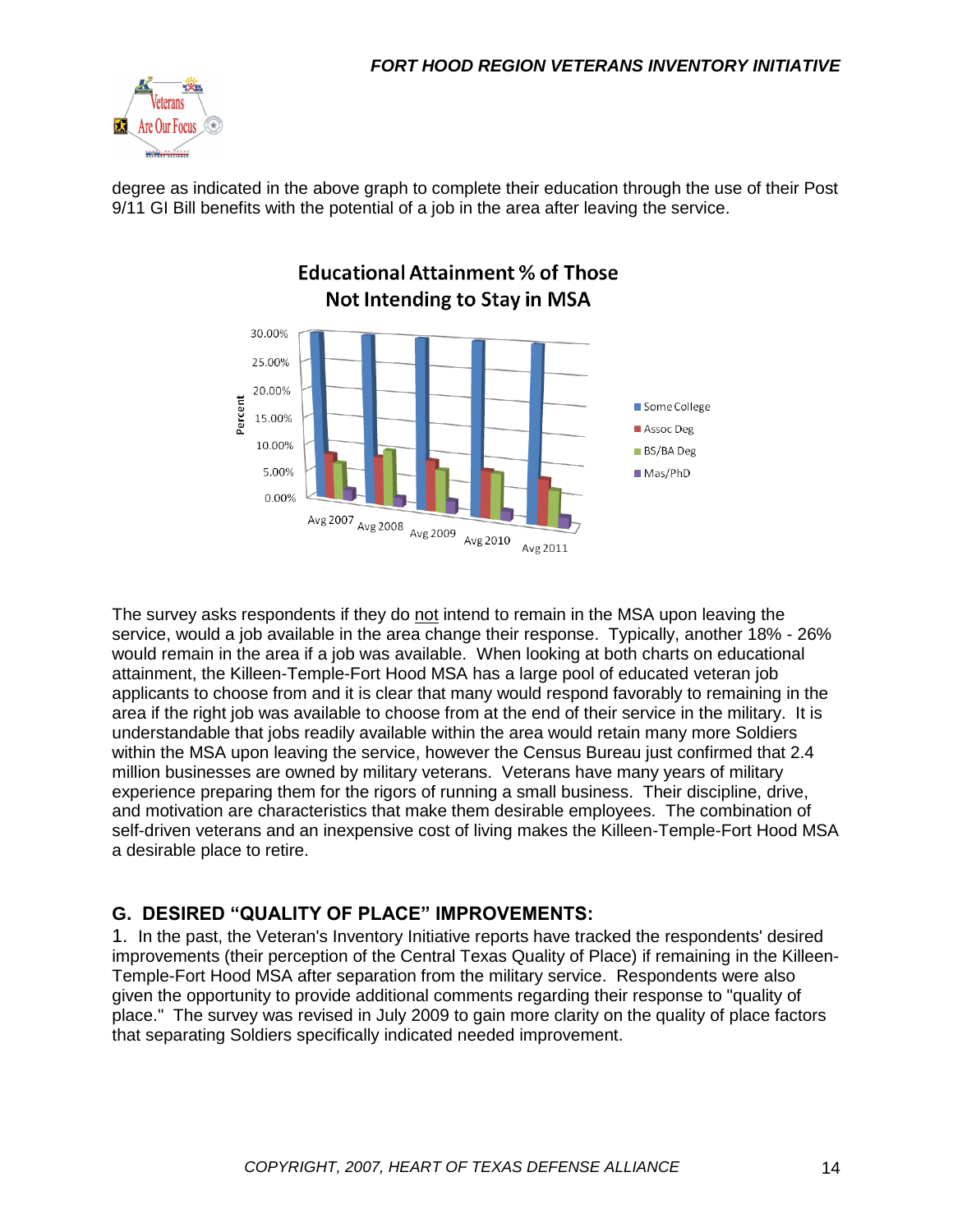

## **Desired Quality of Place Responses** 4th Quarter 2011



After removing the 40% who state they intend to "return to home of record" (35%) and "moving for employment elsewhere" (5%) choices, the following graph depicts the factors that the remaining 60% cite as quality of place issues.



**Quality of Place Desires Needing Improvement** 4th Quarter 2011

2. For this quarter, the top two desired quality of place improvements were desirable employment as well as entertainment available in the area. While the survey lists the